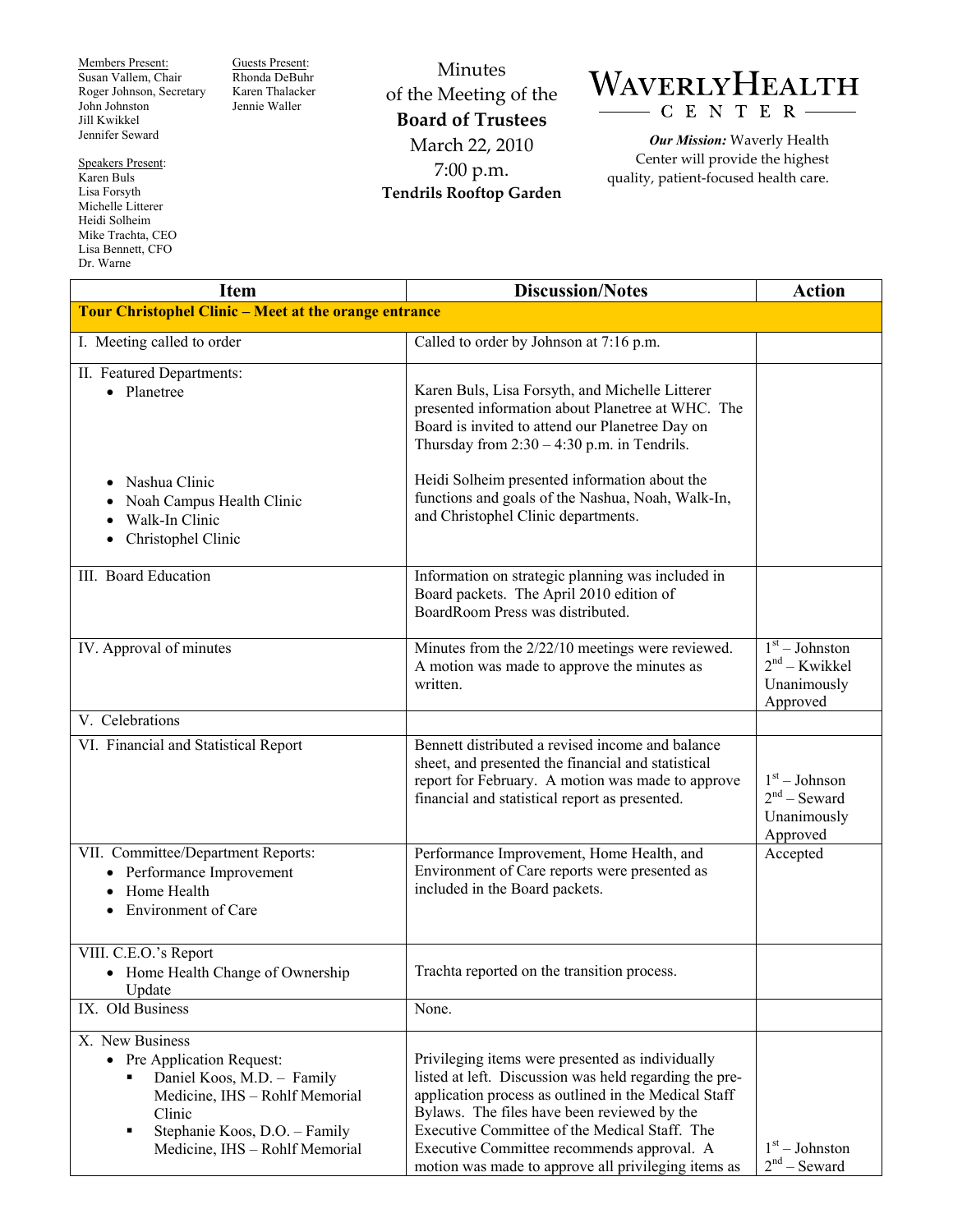| Clinic                                                                                                                                                                                                                                  | individually considered and recommended by the<br>Executive Committee of the Medical Staff.                                                                                                                                                                                                                                                                             | Unanimously<br>Approved                           |
|-----------------------------------------------------------------------------------------------------------------------------------------------------------------------------------------------------------------------------------------|-------------------------------------------------------------------------------------------------------------------------------------------------------------------------------------------------------------------------------------------------------------------------------------------------------------------------------------------------------------------------|---------------------------------------------------|
| Provisional Appointments to Medical                                                                                                                                                                                                     |                                                                                                                                                                                                                                                                                                                                                                         |                                                   |
| Staff:<br>Joseph Hart, M.D. - Consulting,<br>٠                                                                                                                                                                                          |                                                                                                                                                                                                                                                                                                                                                                         |                                                   |
| Otolaryngology                                                                                                                                                                                                                          |                                                                                                                                                                                                                                                                                                                                                                         |                                                   |
| Continuation of Provisional Status on<br>Medical Staff:                                                                                                                                                                                 |                                                                                                                                                                                                                                                                                                                                                                         |                                                   |
| Lori Lee, D.O. - Consulting, General<br>Surgery, Locum Tenens                                                                                                                                                                           |                                                                                                                                                                                                                                                                                                                                                                         |                                                   |
| Reappointments to Medical Staff:<br>$\bullet$<br>Sarah DeVore, ARNP - Active-<br>Ancillary, Family Medicine, WHC<br>Wei Yang, M.D. - Consulting,<br>٠<br>Pathology, Allen                                                               |                                                                                                                                                                                                                                                                                                                                                                         |                                                   |
| Resignation from Medical Staff:<br>$\bullet$<br>Bradley Lister, M.D. - Active,<br>٠<br>Orthopedic Surgery, WHC                                                                                                                          |                                                                                                                                                                                                                                                                                                                                                                         |                                                   |
|                                                                                                                                                                                                                                         |                                                                                                                                                                                                                                                                                                                                                                         |                                                   |
| Privilege List Revision<br>$\bullet$<br><b>Internal Medicine</b>                                                                                                                                                                        | Trachta presented the revised listing for Internal<br>Medicine Privileges as included in the Board<br>packets. The form has been reviewed and is<br>recommended for approval by the Executive<br>Committee of the Medical Staff. A motion was<br>made to approve the revised privilege listing as<br>presented.                                                         | $1st$ – Kwikkel<br>$2nd - Johnson$<br>Unanimously |
| New/Revised Policies:                                                                                                                                                                                                                   |                                                                                                                                                                                                                                                                                                                                                                         | Approved                                          |
| See attached list of policy activity.<br>٠<br><b>Medication Range Orders</b><br>٠<br>Medication Reconciliation<br>٠<br>Restraints<br>٠<br><b>Sentinel Events</b><br>٠<br>Use of Diagnosis-Specific Preprinted<br>٠<br>Provider's Orders | The policy activity report and policies were<br>presented for review as included in the Board<br>packets. The Medication Reconciliation policy was<br>revised based upon recommendation from the<br>Executive Committee of the Medical Staff and<br>copies were distributed. A motion was made to<br>approve the policy activity and the policies as listed<br>at left. | $1st - Johnson$<br>$2nd - Kwikkel$<br>Unanimously |
| Primary Care Clinic                                                                                                                                                                                                                     | Tabled.                                                                                                                                                                                                                                                                                                                                                                 | Approved                                          |
| <b>Finance Committee</b><br>$\bullet$                                                                                                                                                                                                   | Bennett reported that the Finance Committee met<br>earlier today. Minutes from said meeting were<br>distributed.                                                                                                                                                                                                                                                        |                                                   |
| Capital Request - LifePak 12<br>٠<br>Replacement                                                                                                                                                                                        | Bennett presented a capital request for a LifePak 12<br>replacement at a cost of \$22,679.17. This request<br>was budgeted for $$20,000$ – not $$35,000$ as originally<br>listed on the request.                                                                                                                                                                        |                                                   |
| Capital Request - i-STAT with<br>٠<br><b>Supporting Equipment</b>                                                                                                                                                                       | Bennett presented a capital request for an i-STAT<br>with supporting equipment at a cost of \$11,832.80.<br>This request was not budgeted for.<br>A motion was made to approve both capital requests<br>as presented.                                                                                                                                                   | $1st$ – Kwikkel<br>$2nd$ – Seward<br>Unanimously  |
| Charity Care<br>٠                                                                                                                                                                                                                       | There were no charity care applications for<br>consideration.                                                                                                                                                                                                                                                                                                           | Approved                                          |
| <b>Executive Committee</b><br>3/8/10                                                                                                                                                                                                    | The minutes of the 3/8/10 Executive Committee<br>meeting were presented as included in the Board<br>packets. The Executive Committee acted to approve                                                                                                                                                                                                                   | $1st - Johnson$                                   |